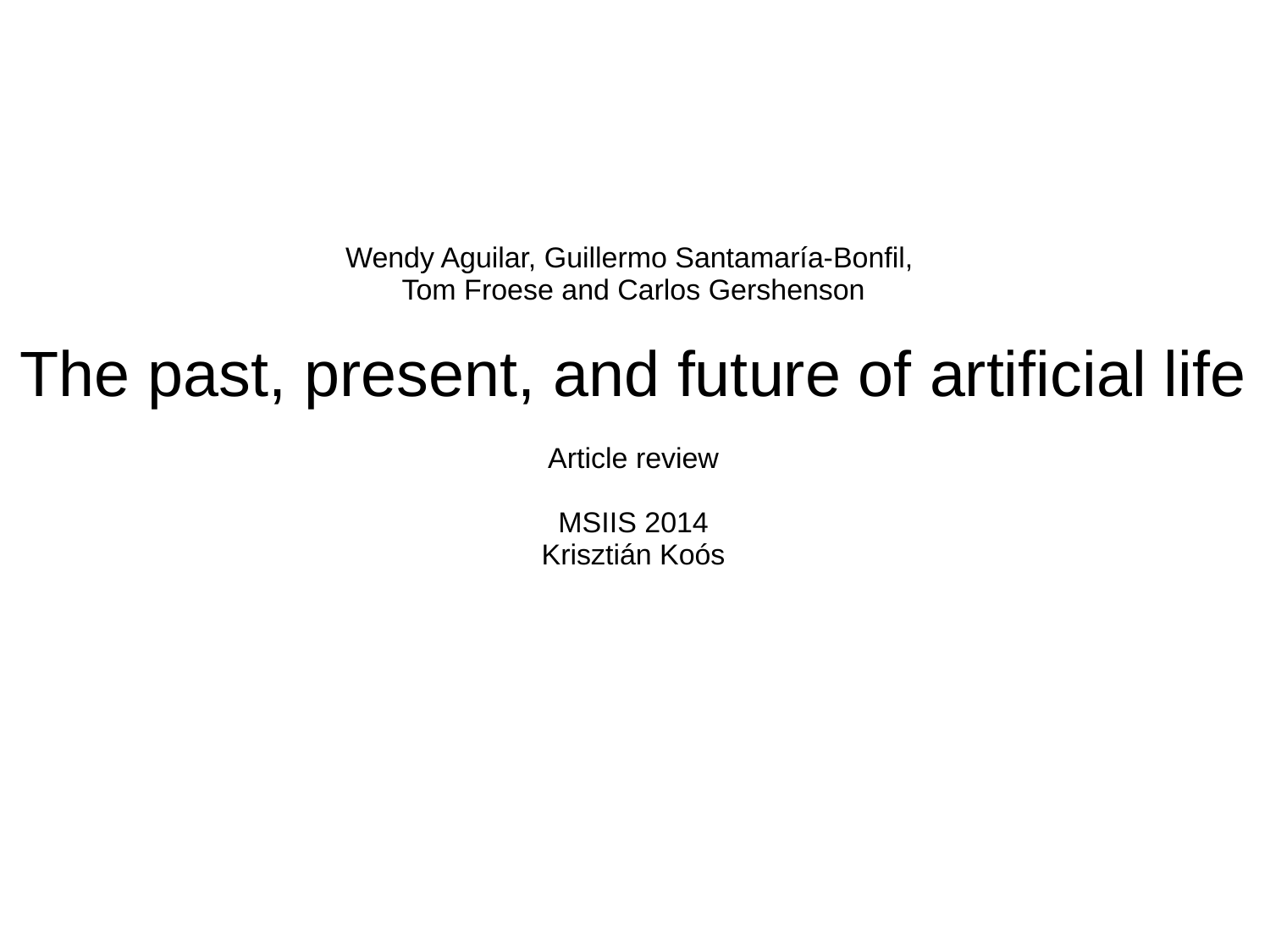# Emergence of artificial life

- What makes the living different from the nonliving?
	- Trend in mid-1980
	- Build life in order to understand it better
- This article reviews artificial life
	- Classified into 14 themes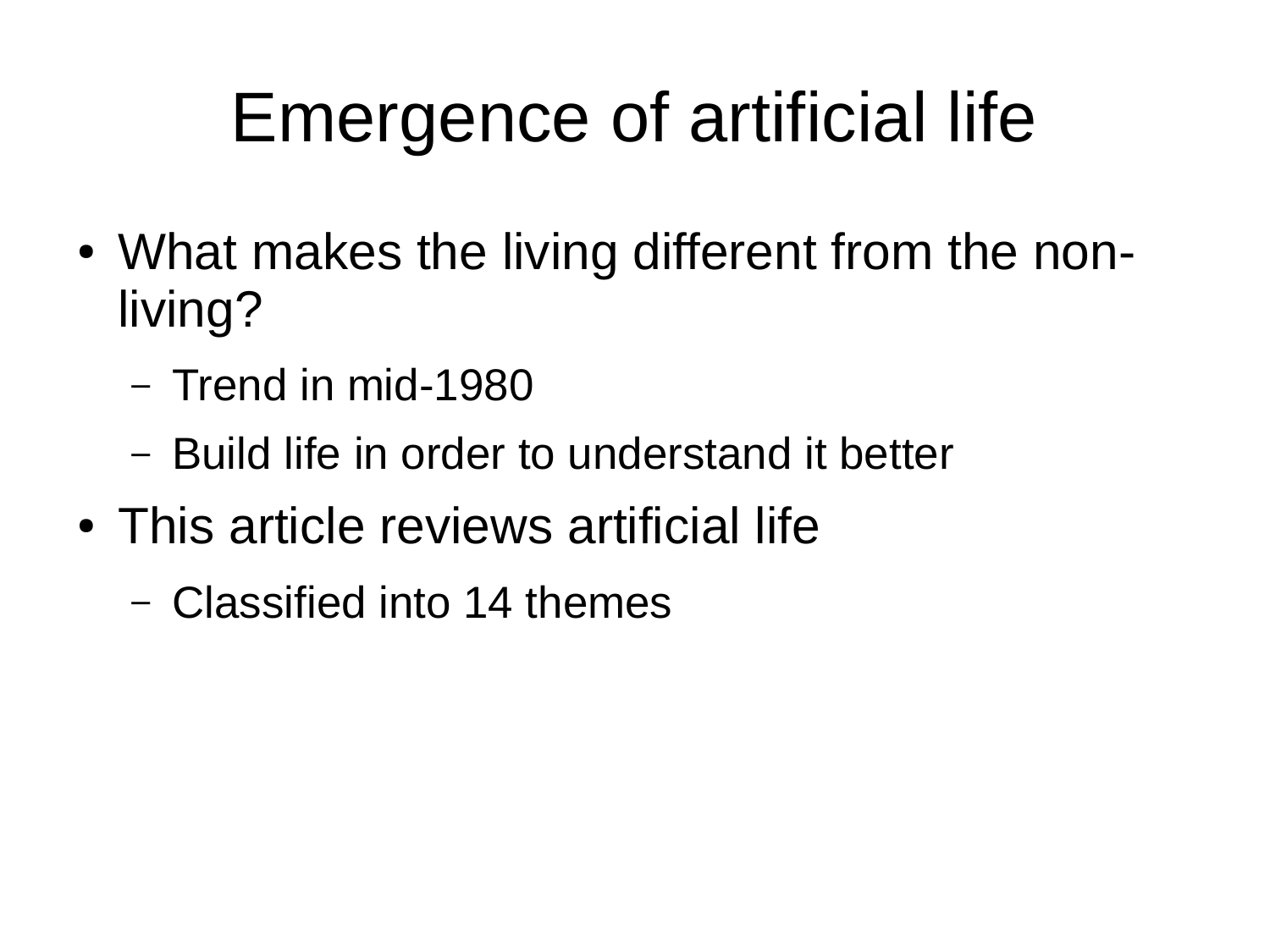# The past

- Google for 'artificial life' in time (Ngram Viewer)
	- Frequency jumps between 1986-1997
	- High peek in 1821 how?
		- Frankenstein
- Can we make living creatures? What are the conditions of life?
	- Creatures in mythology (Greek, Mayan, etc.)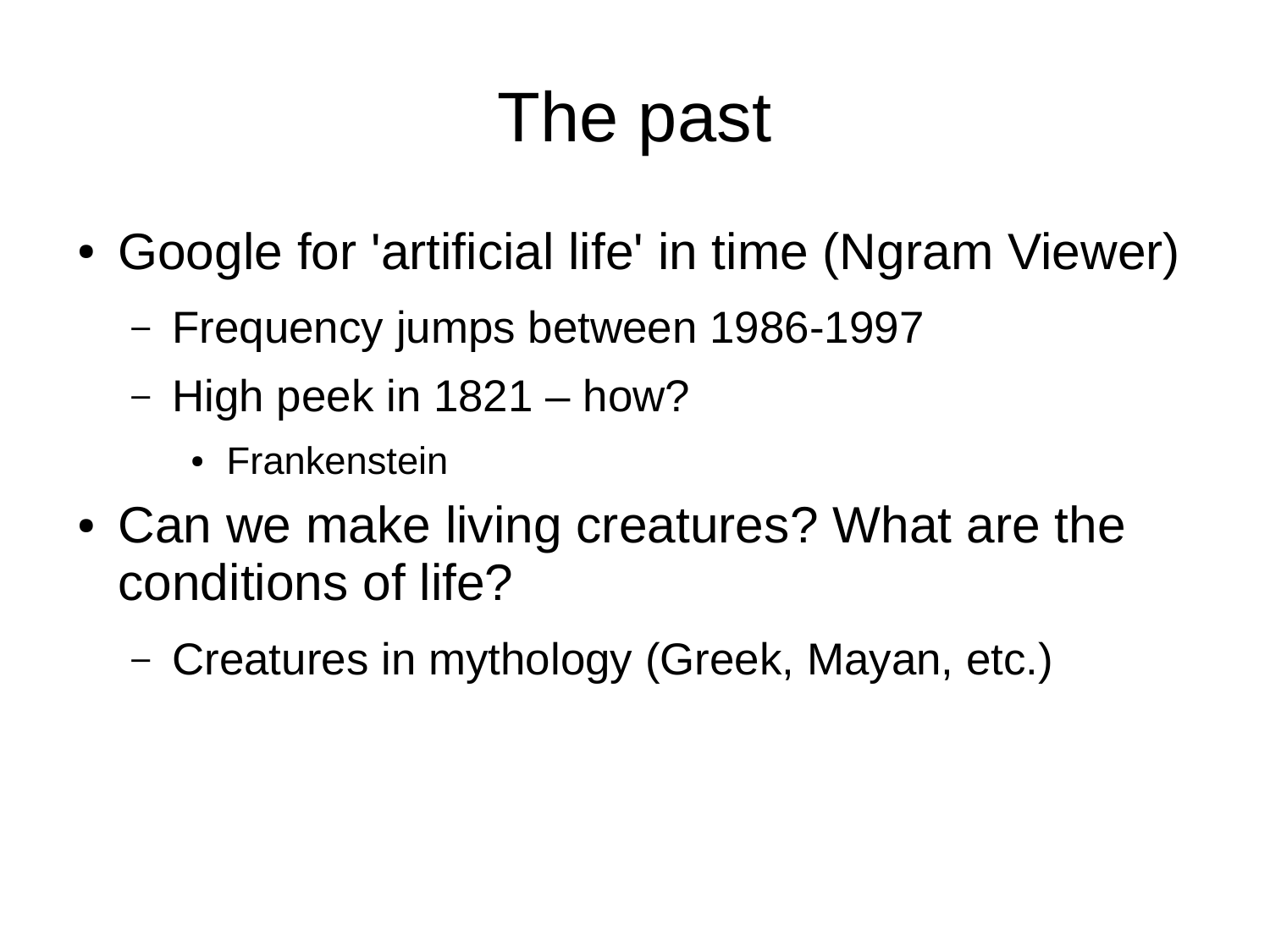### The present 1. What is artificial life?

- Langton:
	- "life made by man rather than by nature," problematic definition
	- "artificial life" and "biology" should not differ
- Bedau:
	- interdisciplinary study of life and life-like processes
	- "Soft": simulations
	- "Hard": hardware
	- "Wet": synthesizes living systems from biochemical substances
- ALife: currently it means artificial life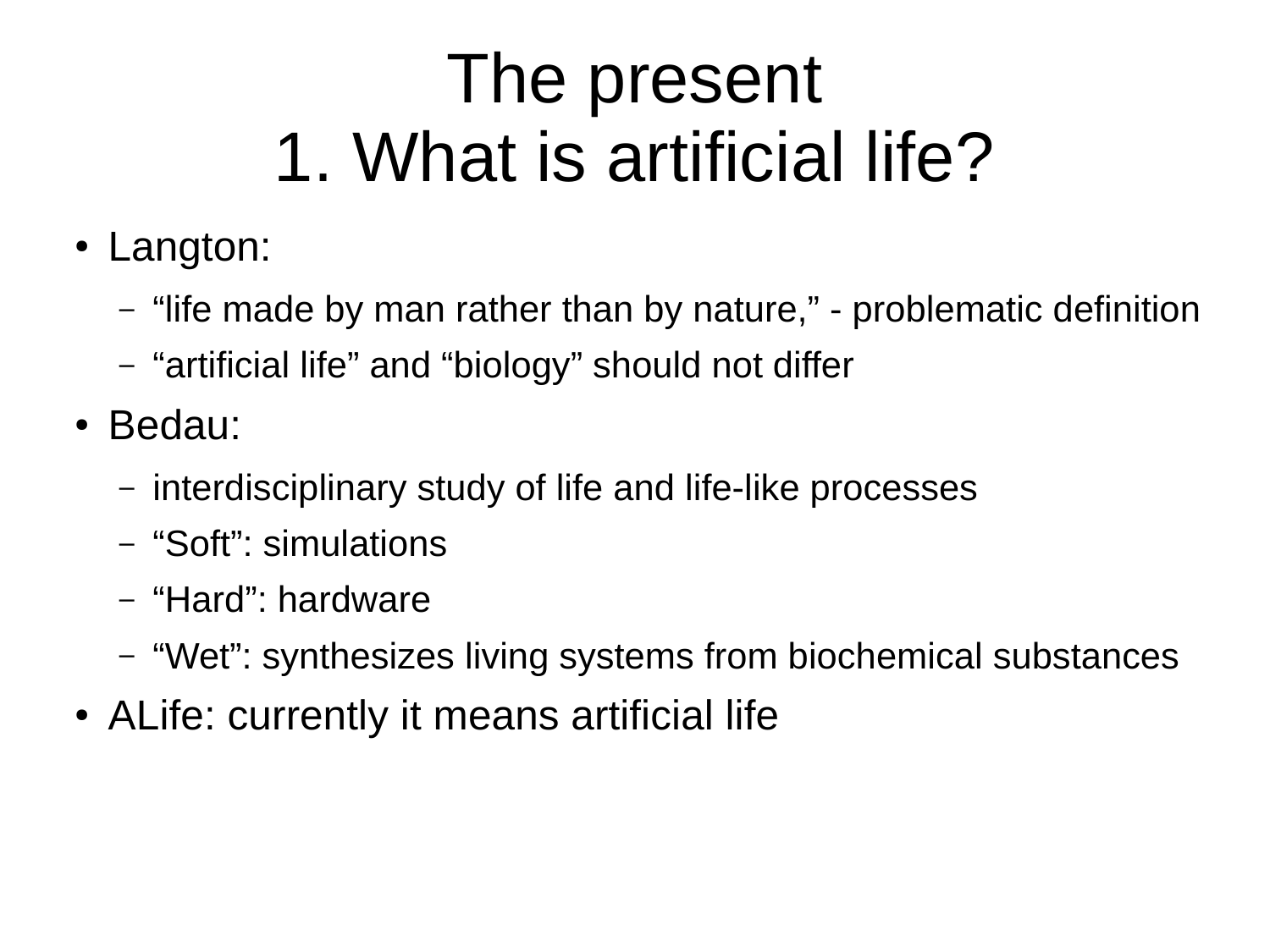# 2. Origins of life

- Approaches
	- Metabolism-first (chemical change in cells)
	- Replicator-first
- (hen or egg)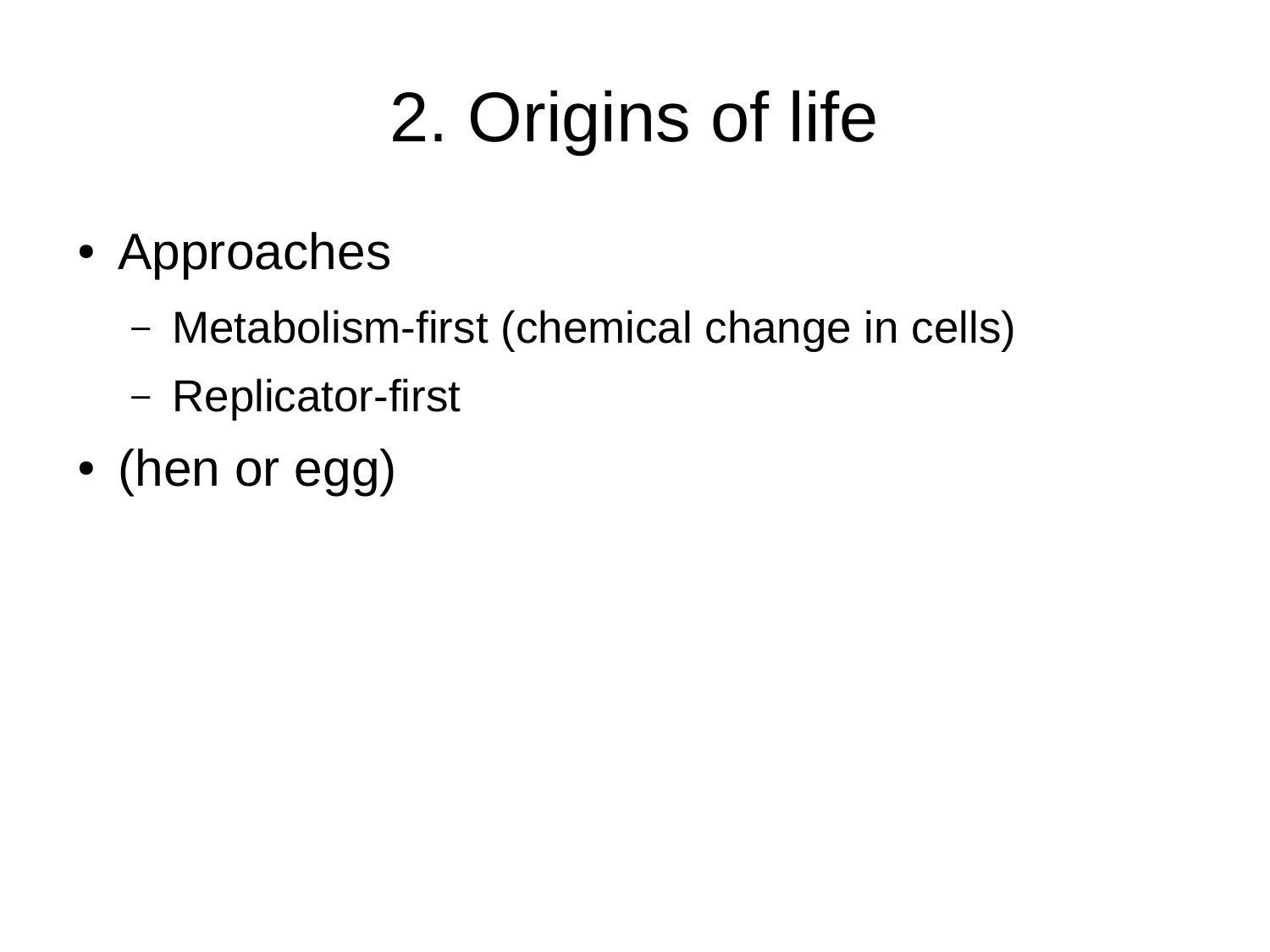# 3. Autonomy

- $\bullet$  ~Self-maintenance
- In robotics
	- Move and interact
	- Without depending on remote control
- Degree of autonomy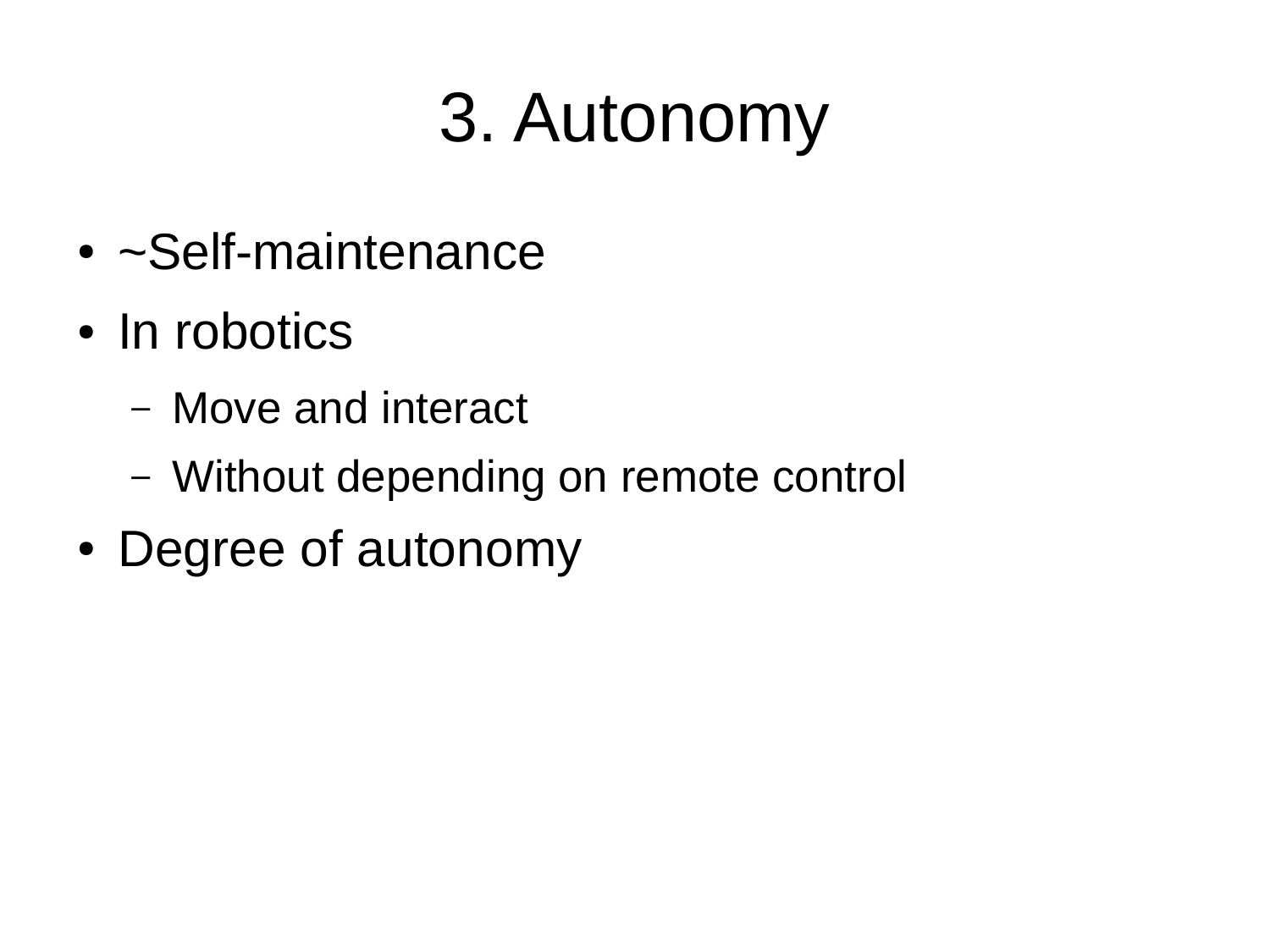# 4. Self-Organization

- Local interactions lead to global behaviors
	- Traffic, swarms
- Special cases:
	- Self-replication
	- Self-maintenance
	- Self-assembly
		- e.g. self-reconfigurating robots
- Recently
	- Cognitive science
	- Systems adapting to unforeseen circumstances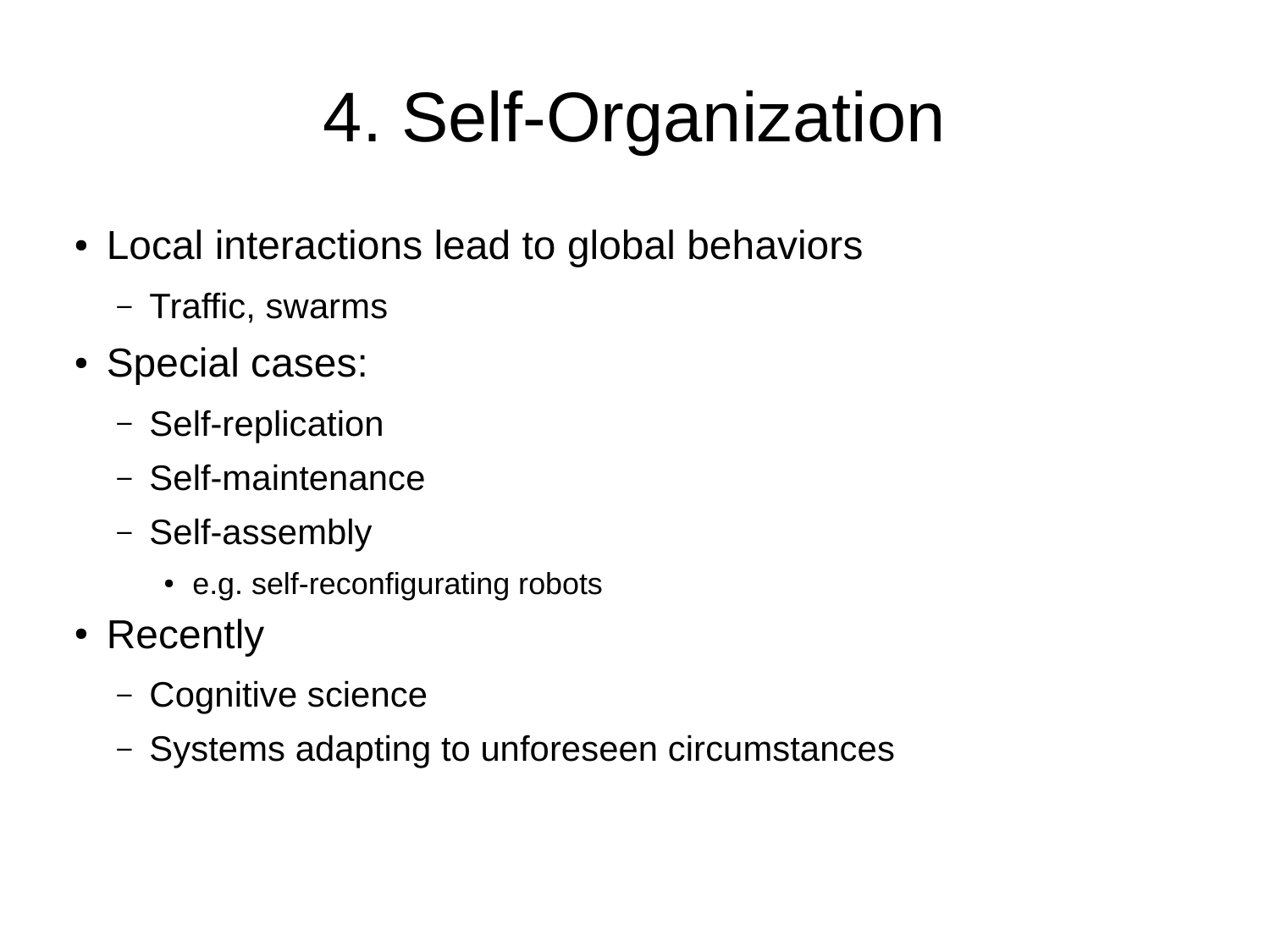## 5. Adaptation

- Definition
	- A change
	- As a response
	- To fulfill goals
- Adaptation time scales
	- Low evolution
	- Medium development
	- Fast learning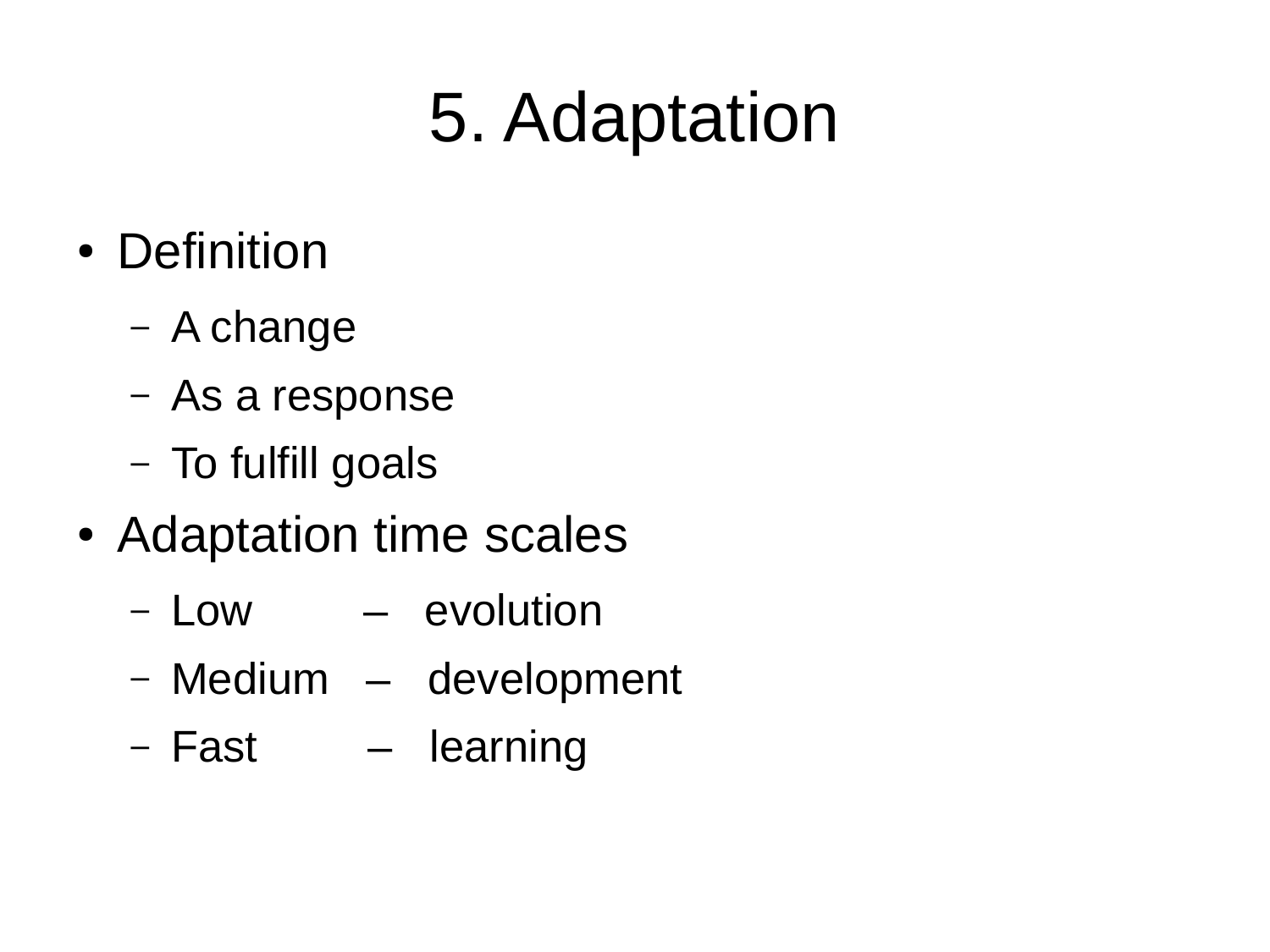### 5.1 Evolution

- Genetic algorithms
	- Searches for a global minimum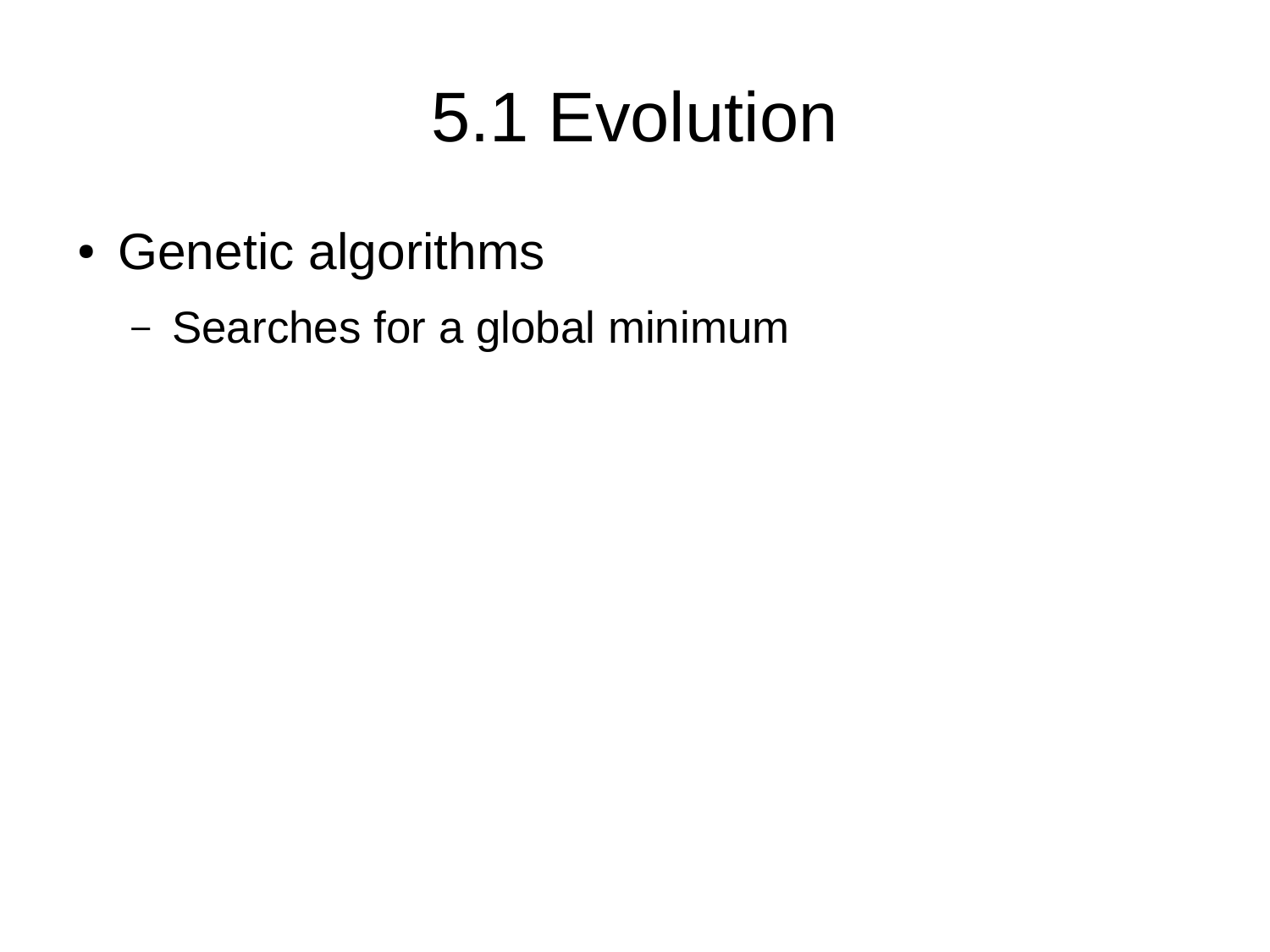### 5.2 Development

- Some computational models:
	- Neural networks
	- Bayesian networks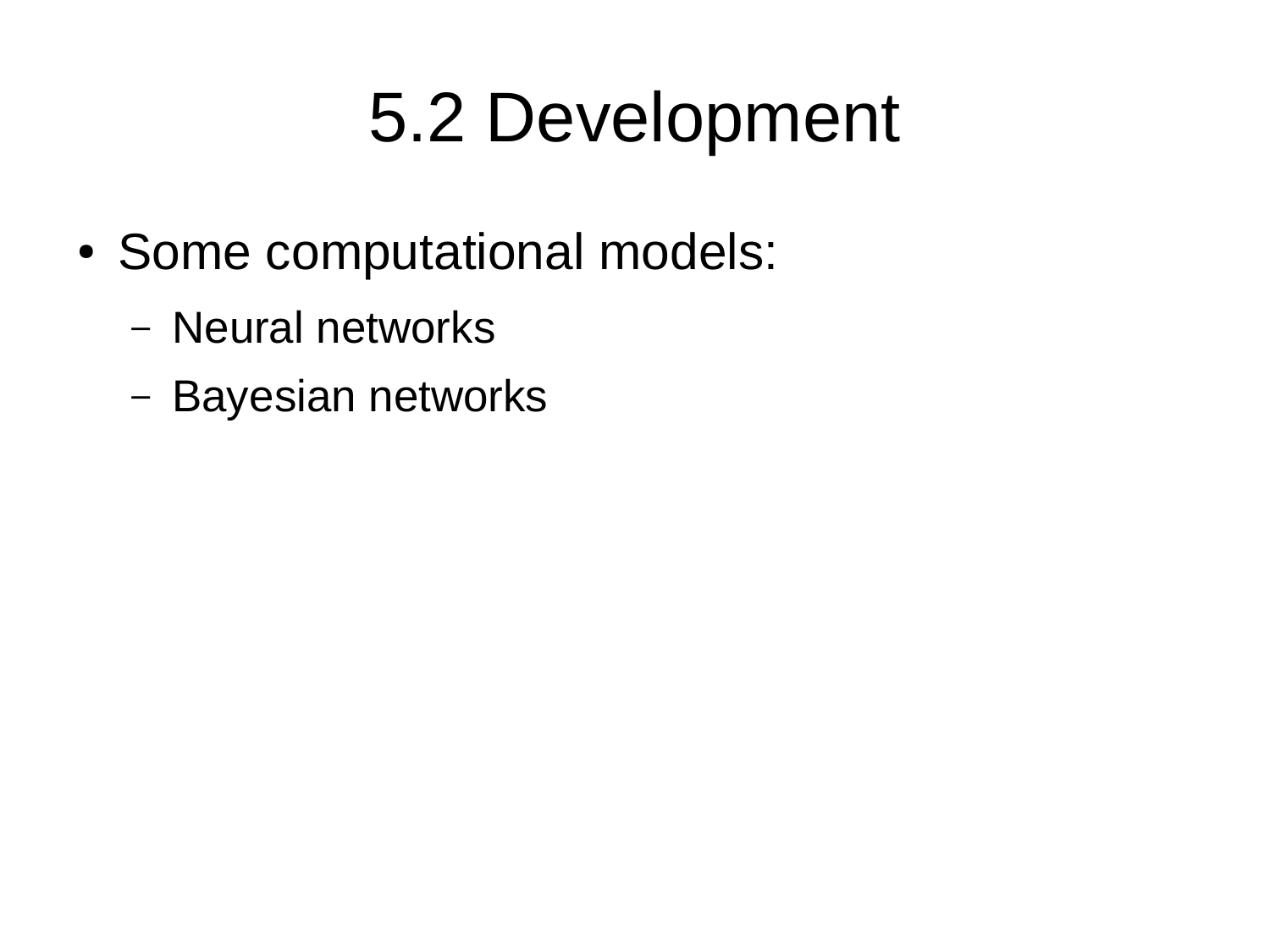# 5.3 Learning

- No agreed definition
- Several approaches in machine learning
	- Neural networks
	- Reinforcement learning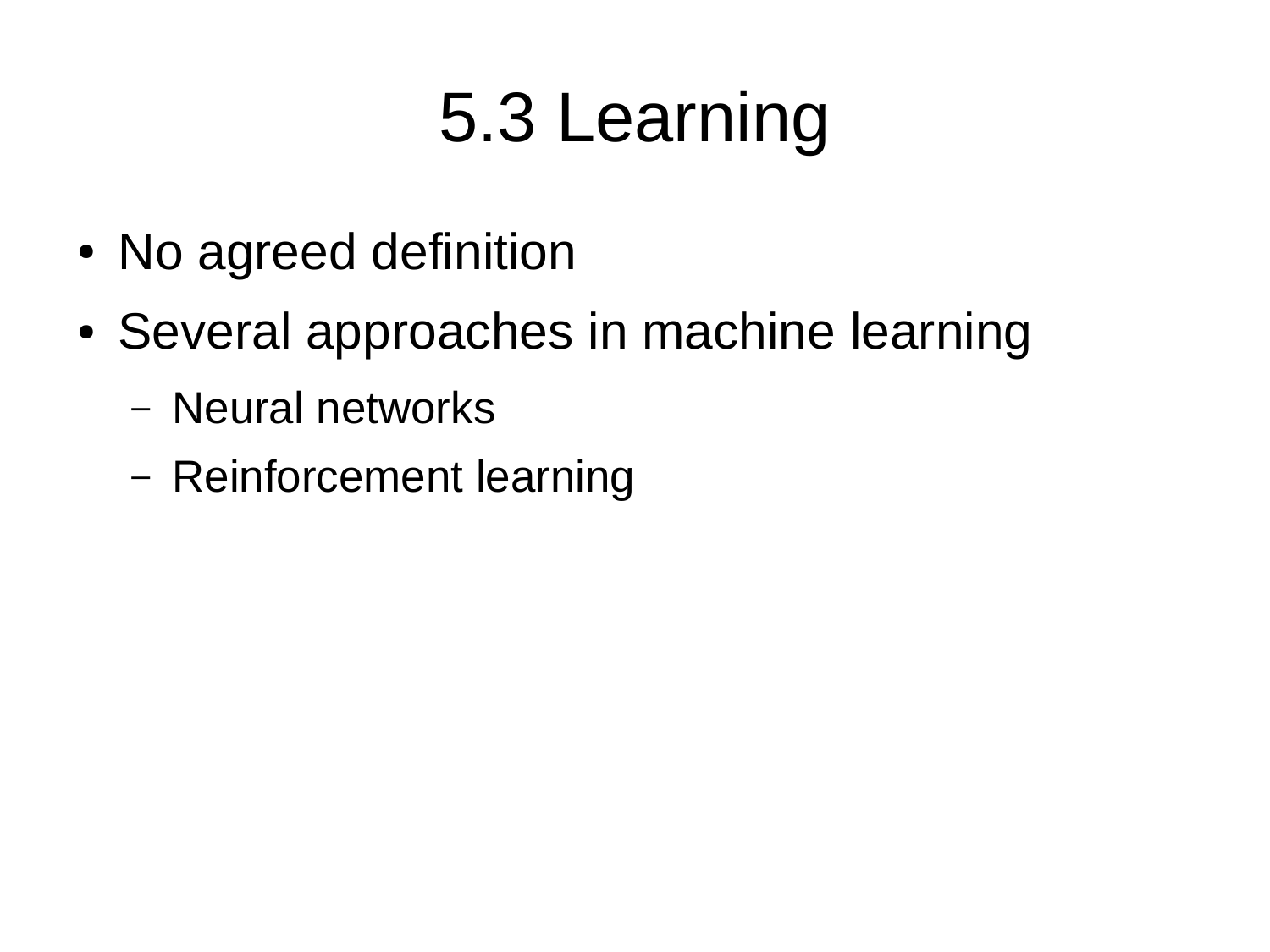# 6. Ecology

- Interactions
	- between individuals from different species
	- with their environment
- ALife ecological models:
	- Resource management
	- Land-use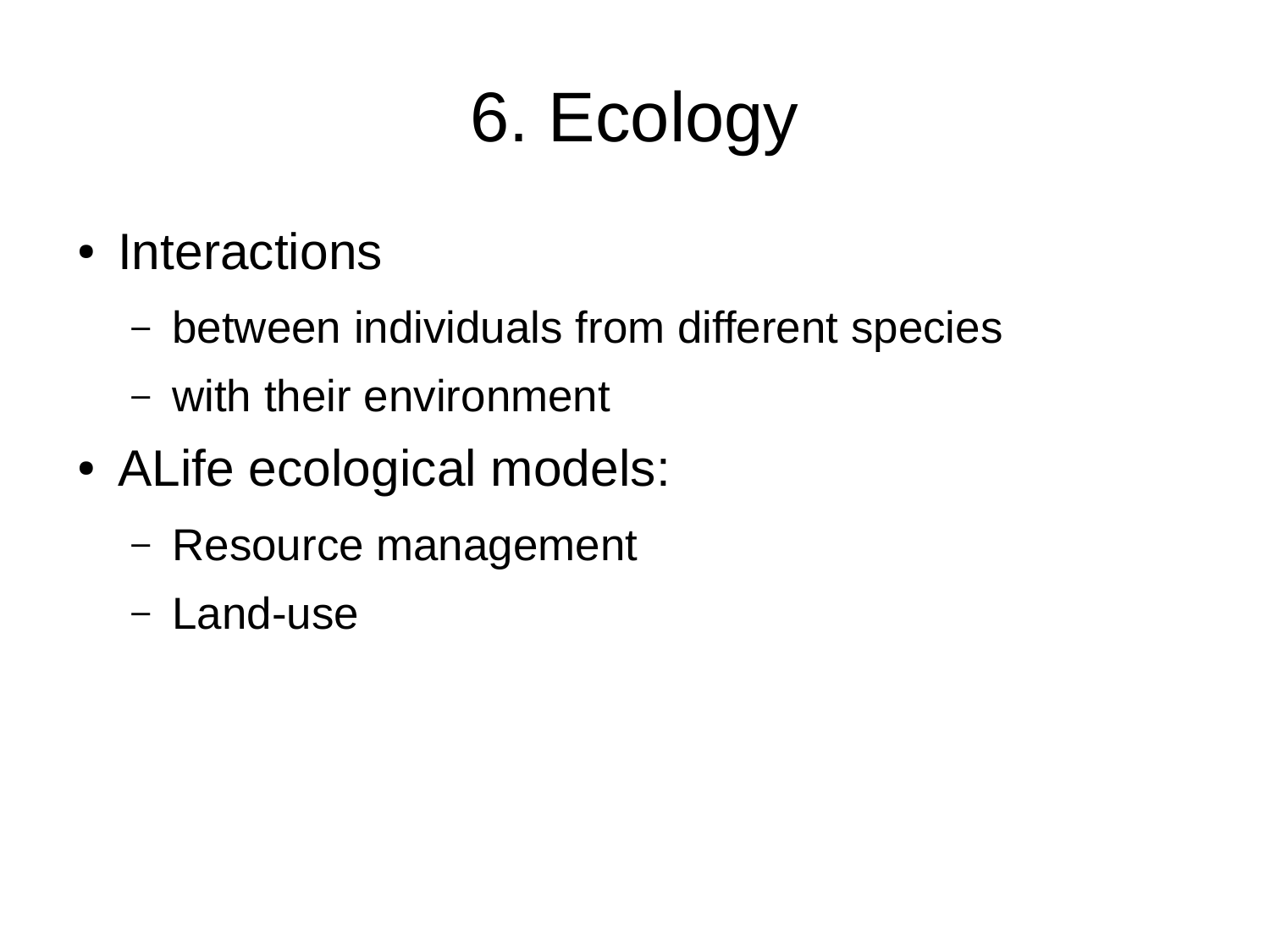# 7. Artificial Societies

- Interactions of individuals of the same species
- Topics:
	- Game theory: prisoner's dilemma
	- Evolution of language and communication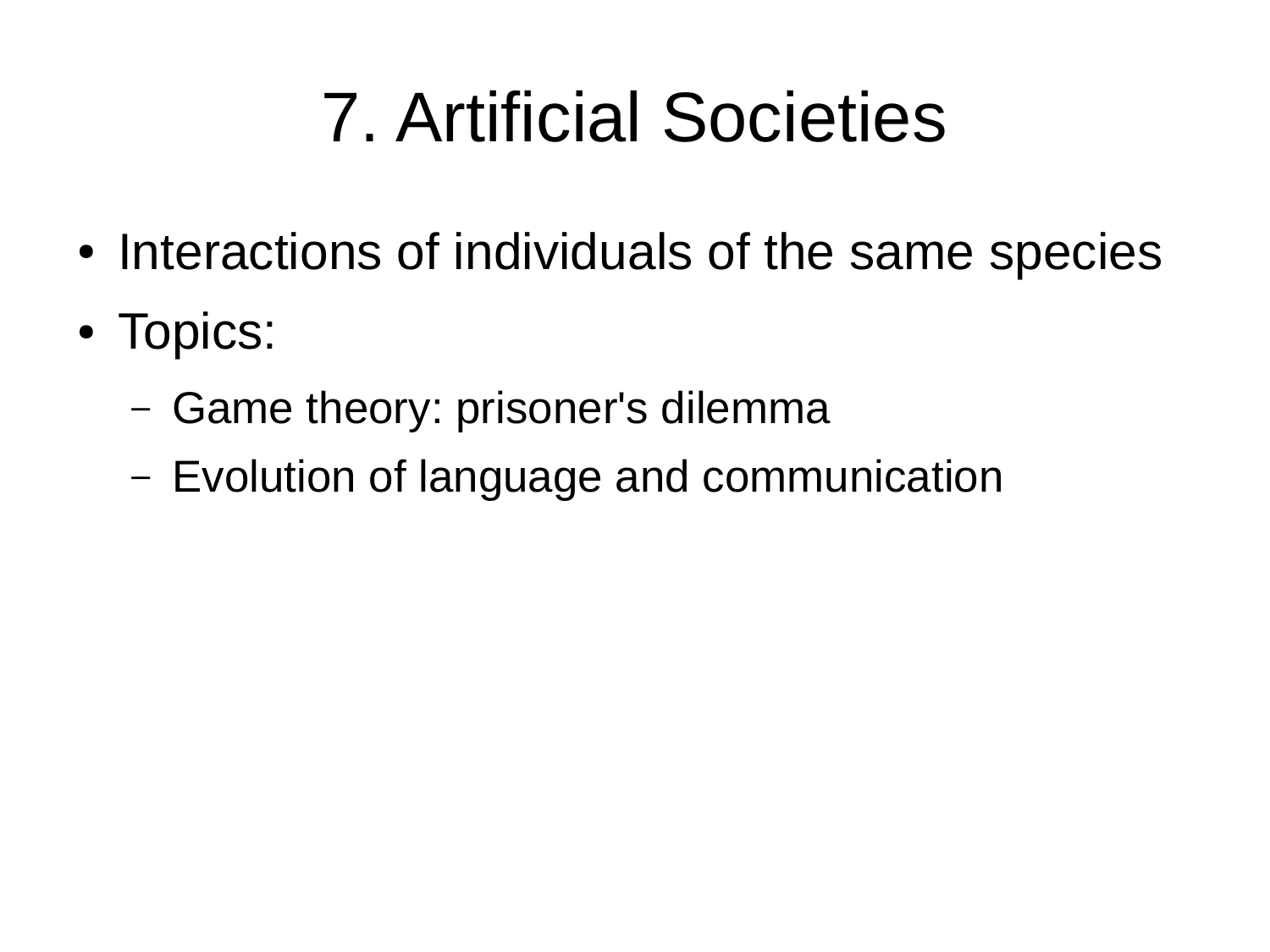# 8. Behavior

- Sense-model-plan-act architecture
	- internal representations
- Adaptive behavior
	- contributions of the body and of the environment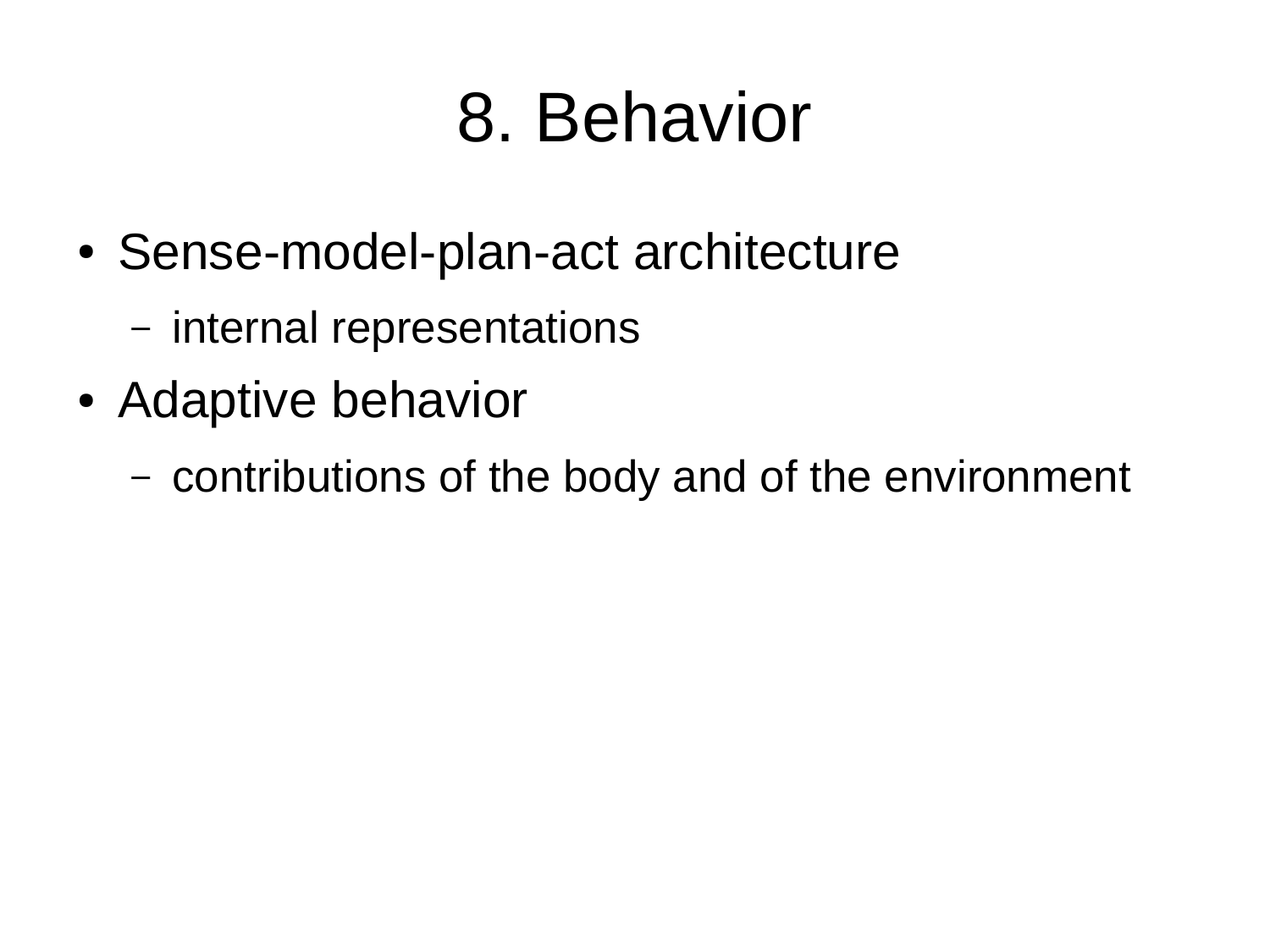# 9. Computational Biology

• ALife has contributed to theoretical biology with the development of computational models and tools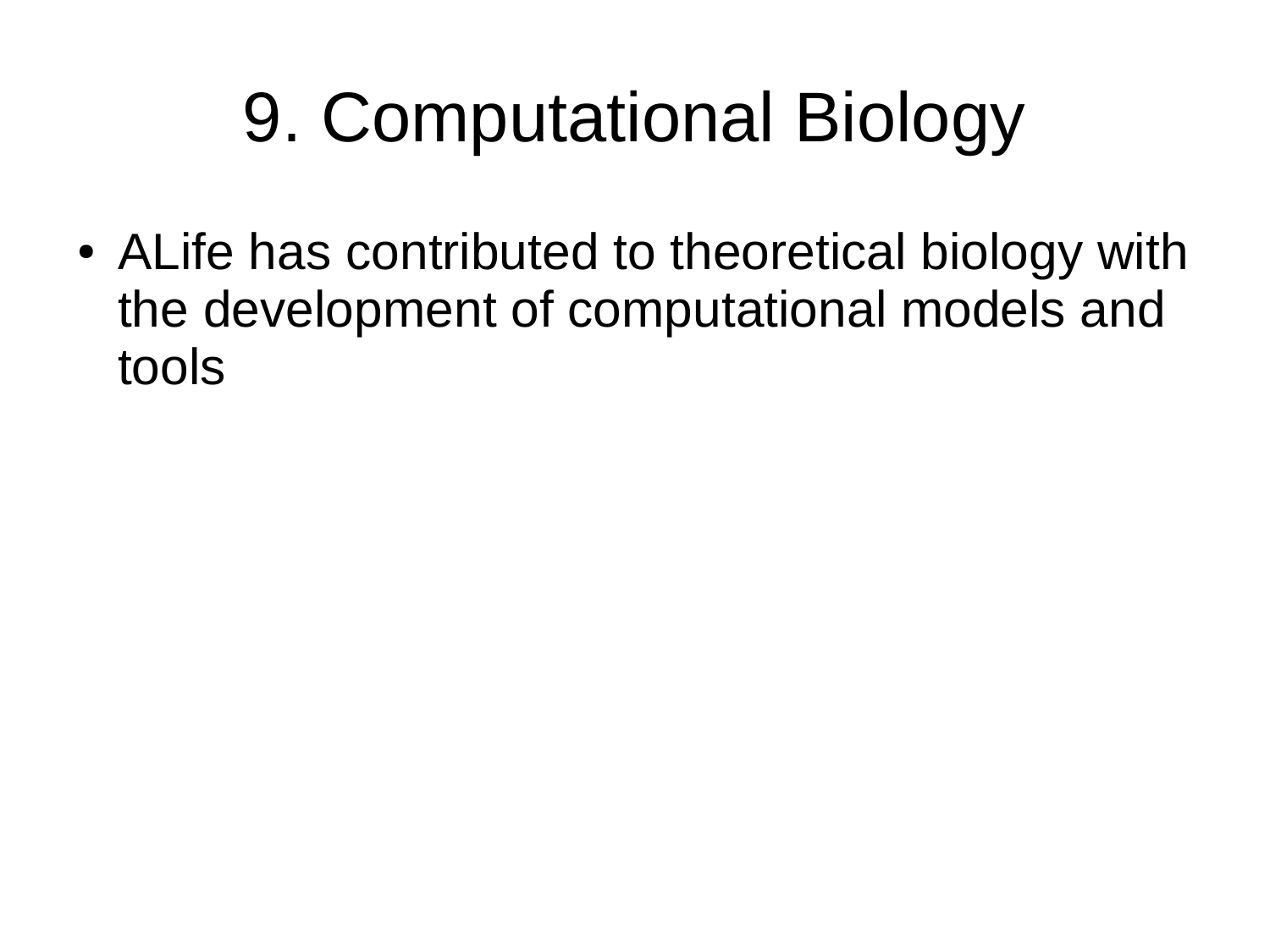#### 10. Artificial Chemistries

• Origin of life from chemical components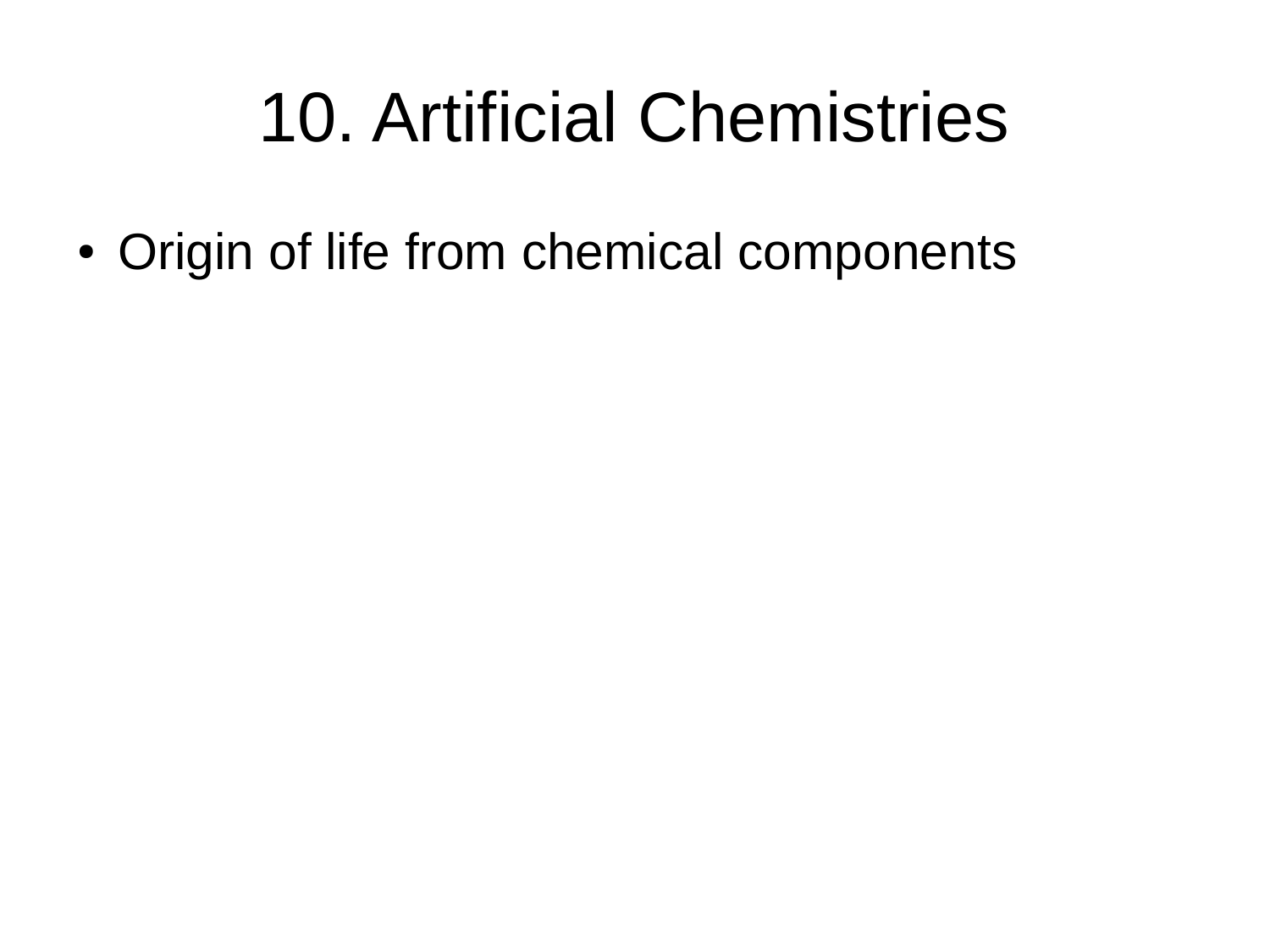# 11. Information

- How the properties of living systems should be measured?
	- Adaptability
	- Autonomy
	- Complexity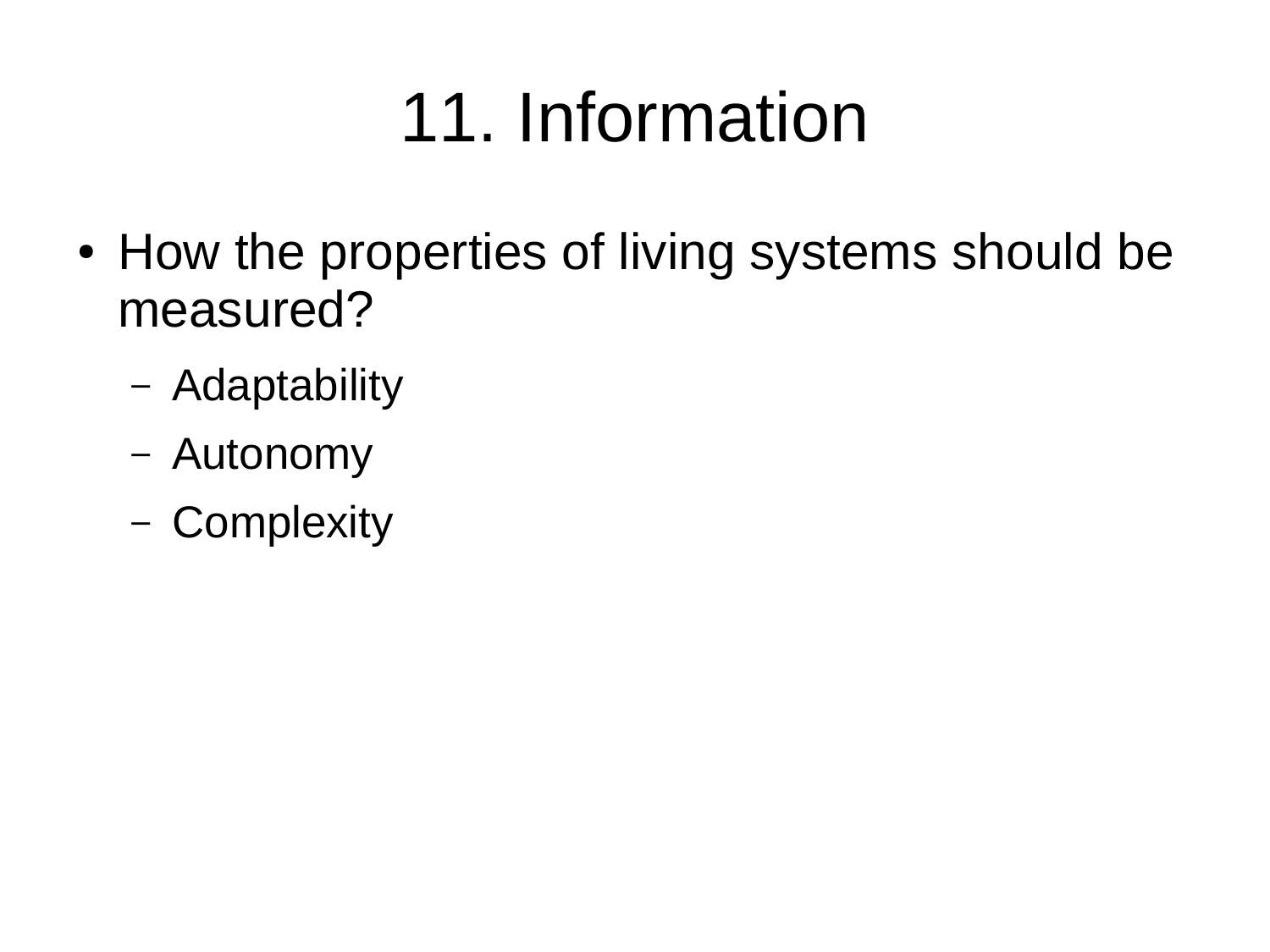# 12. Living Technology

- Technology that is based on the core features of living systems
- Primary: constructed from non-living components
- Secondary: depends on living properties
- Applications:
	- cleaning pollution
	- generating energy
	- improving health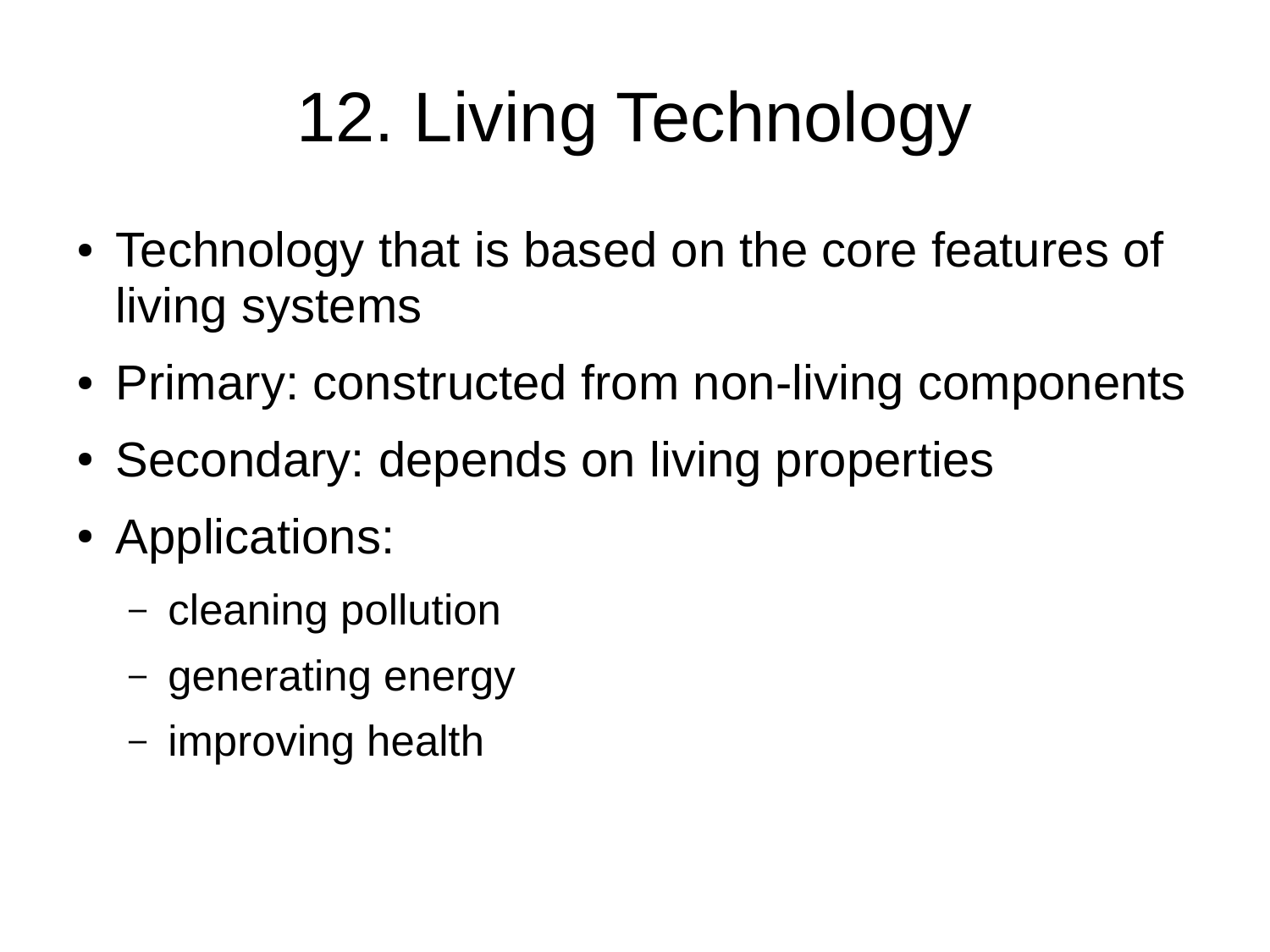### 13. Art

- ALife have been used for creating artwork
	- Visual arts
	- Music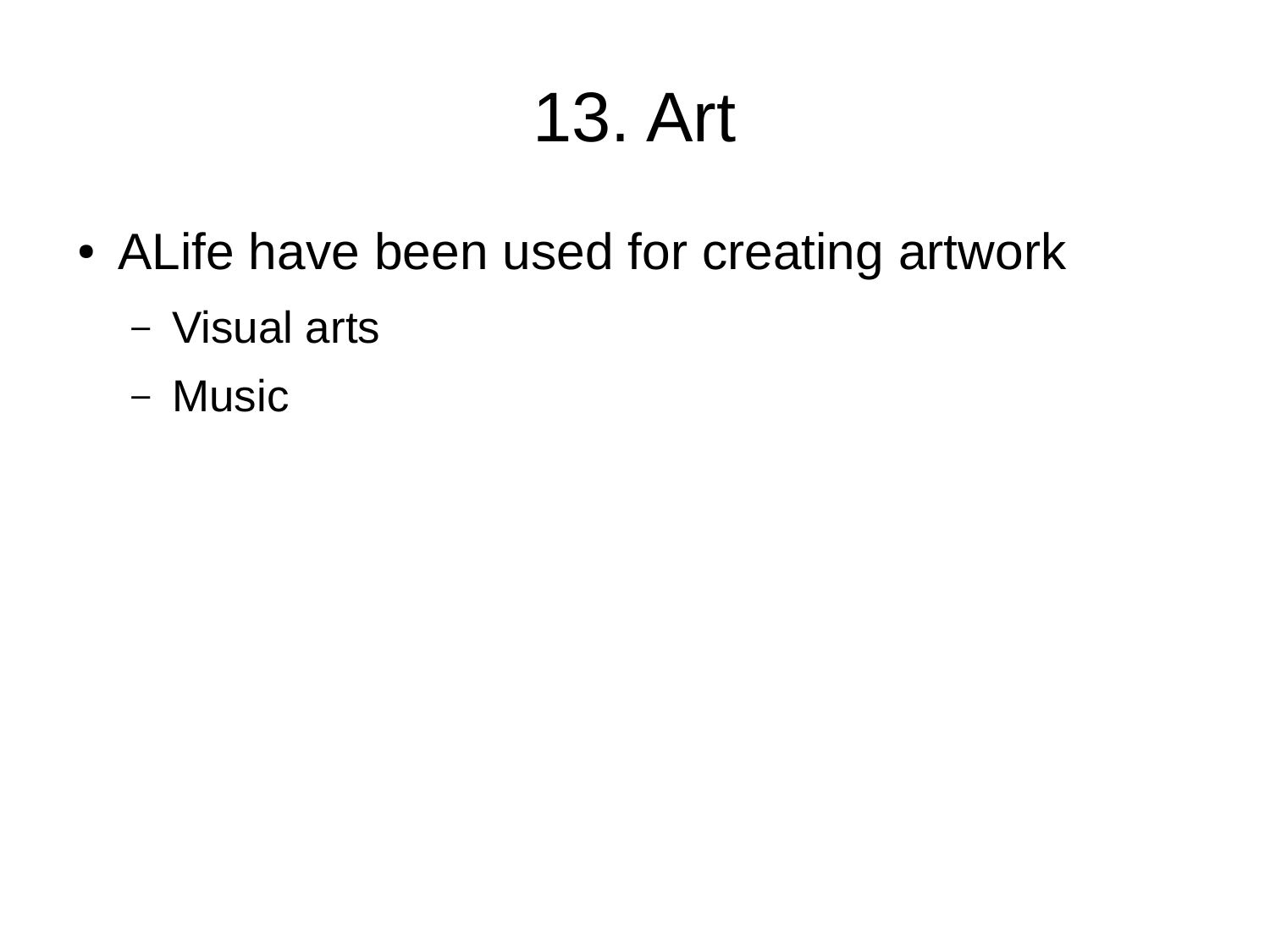# 14. Philosophy

- Is modeled life a real life?
	- "strong" and "weak" ALife
	- the objective results remain the same